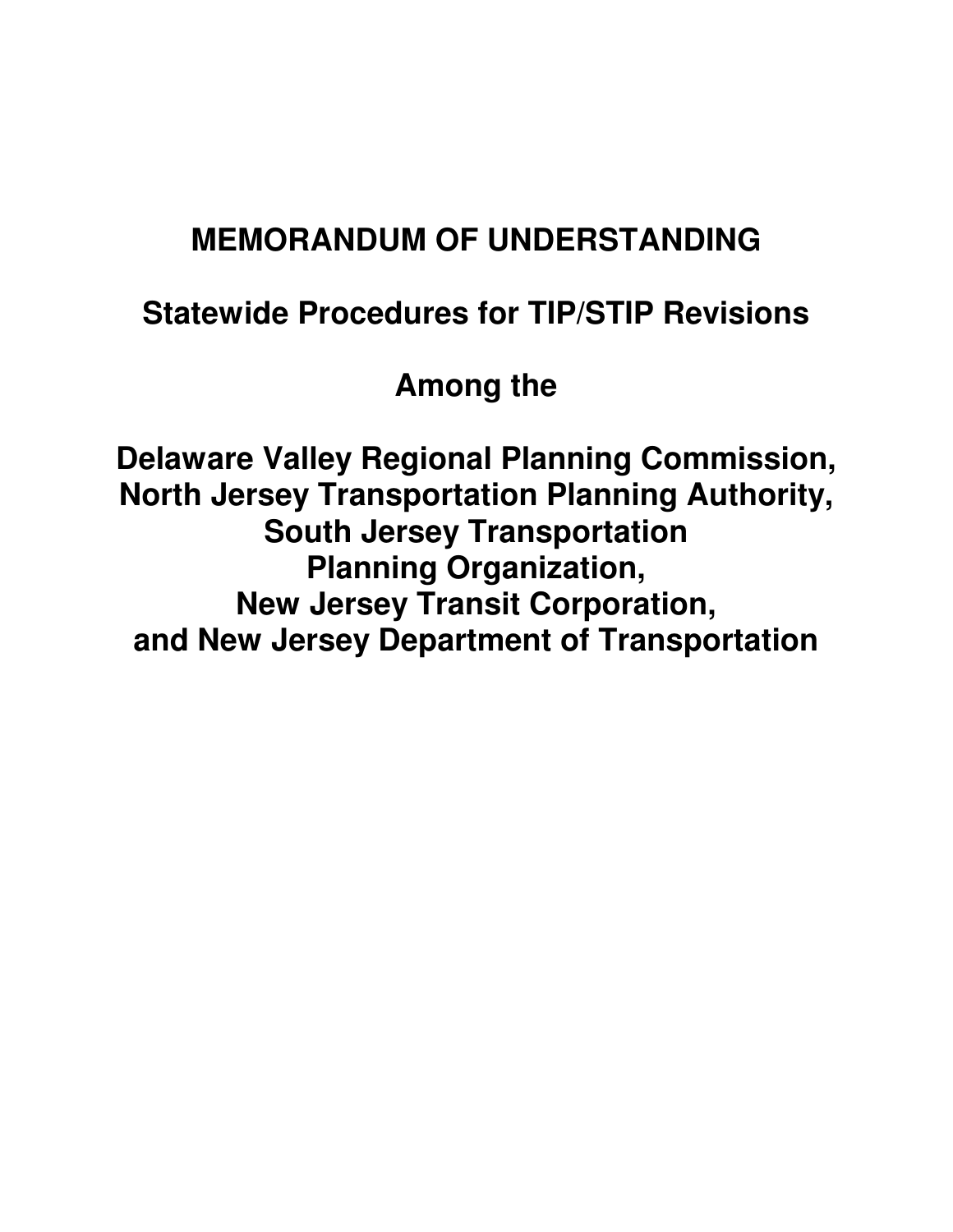#### **PURPOSE**

This Memorandum of Understanding (MOU) establishes a set of procedures to be used for processing and implementing revisions to the Regional Transportation Improvement Program (TIP) of each of the three Metropolitan Planning Organizations (MPOs), as well as the New Jersey Statewide Transportation Improvement Program (STIP). The three MPOs responsible for TIP revisions are the Delaware Valley Regional Planning Commission (DVRPC), the North Jersey Transportation Planning Authority (NJTPA), and the South Jersey Transportation Planning Organization (SJTPO). The two state agencies responsible for STIP revisions are the New Jersey Department of Transportation (NJDOT) and the New Jersey Transit Corporation (NJ TRANSIT).

This MOU represents the parties' entire understanding and agreement with respect to TIP/STIP revisions and supersedes all prior agreements between and among any of the parties with respect to such revisions.

#### **DEFINITIONS**

For the purposes of this MOU the following meanings will apply:

Advance Construction – A technique which allows a State to initiate a project using nonfederal funds while preserving eligibility for future federal-aid funds. Eligibility means that the Federal Highway Administration (FHWA) has determined that the project technically qualifies for federal-aid; however, no present or future federal funds are committed to the project. After an Advance Construction project is authorized, the State may convert the project to regular federal-aid funding provided federal funds are made available for the project.

 $e$ -STIP<sup>1</sup> – A transaction tool to enhance the development and management of the TIP/STIP through Internet-based submission, processing and approval of amendments and modifications to the TIP/STIP. e-STIP reports financial information, tracks and archives amendment and modification actions and promotes interagency collaboration. It supports policy makers in making better informed decisions and promotes electronic Government services.

Fiscal Constraint – A demonstration of sufficient funds (federal, state, local or private) to implement proposed transportation system improvements, as well as to operate and maintain the entire system, through the comparison of revenues and costs.

Flexing Funds – The transfer of federal funds between the federal highway and transit programs (i.e., from Title 23 of the highway program to transit projects and from Title 49 of the transit program to highway projects) pursuant to the provisions of the Intermodal  $\overline{a}$ 

<sup>1</sup> Note, for TIP/STIP actions that amend or modify "Unobligated Prior Year Balance", these TIP/STIP actions may advance provided that the affected parties are notified in writing until such time that e-STIP is capable of processing such actions in a manner acceptable to FTA Region 2.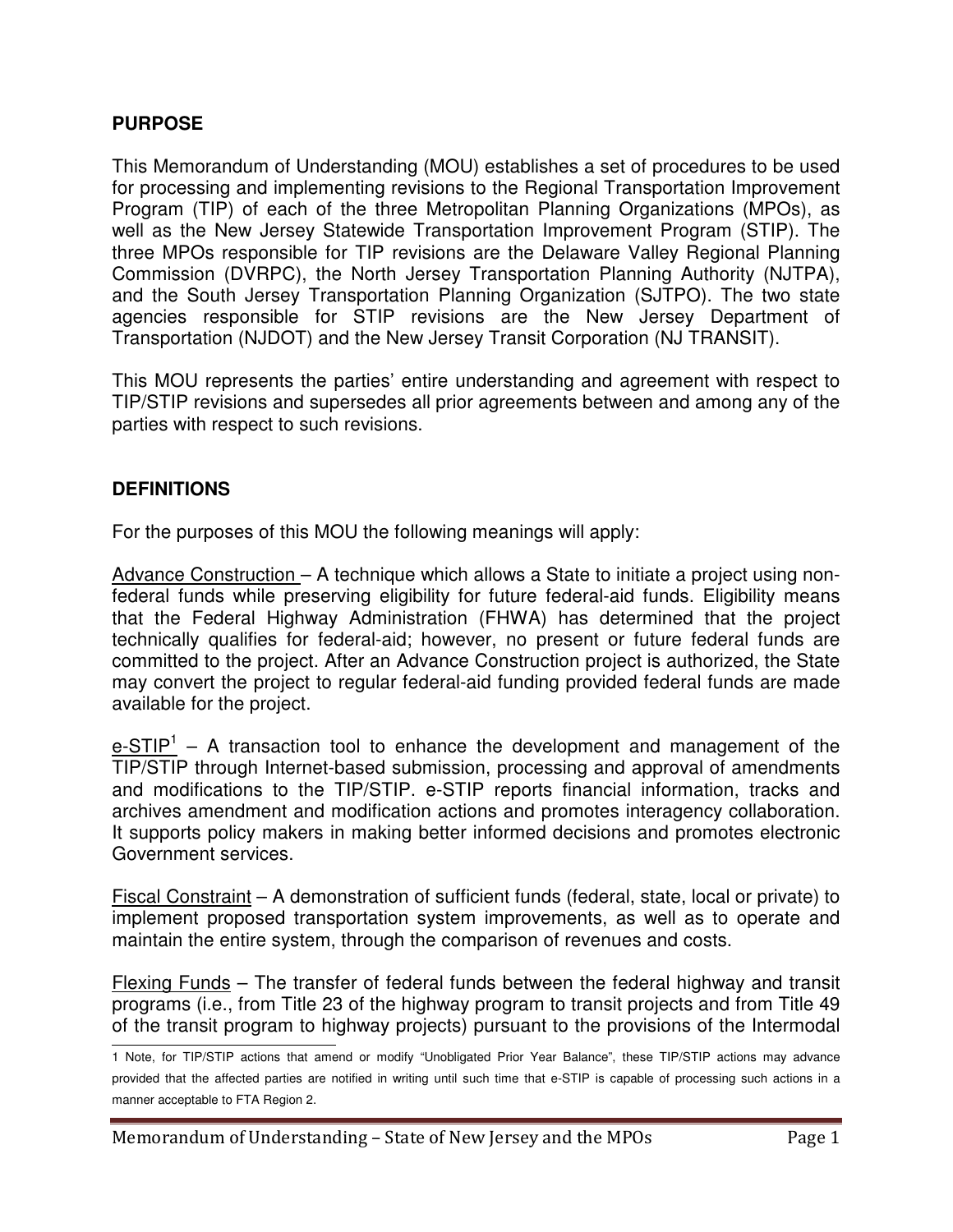Surface Transportation Efficiency Act of 1991 (ISTEA) and subsequent Transportation Equity Act for the  $21<sup>st</sup>$  Century (TEA-21).

Interagency Consultation Group (ICG) – A group of stakeholders consisting of state and federal agency representatives empowered to guide the transportation conformity process, review and approve the conformity demonstration's assumptions and methodology, and fulfill the federal requirement for interagency consultation. Included are members from the United States Department of Transportation—including both the FHWA and the Federal Transit Administration (FTA)—the United States Environmental Protection Agency (USEPA), the New Jersey Department of Environmental Protection, the NJDOT, NJ TRANSIT, and an MPO. This group works cooperatively to insure the MPO's conformity demonstrations and processes are following federal guidance and meeting federal requirements.

Memorandum of Understanding (MOU) – An official agreement among the MPOs, the NJDOT, and NJ TRANSIT establishing the principles that will govern how revisions to the TIP/STIP are processed and implemented.

Metropolitan Planning Organization (MPO) – A federally mandated and federally funded transportation policy-making organization that is made up of representatives from local government and governmental transportation authorities. MPOs plan all federally funded transportation investments and serve as a forum for local officials, public transportation providers, and state agency representatives to cooperatively plan to meet a region's current and future needs.

Program Line Item – A commitment of funds to an item identified in the TIP/STIP with a specific scope of work but not a precise geographic location, the effort of which will improve the transportation system.

Project – A commitment of funds to an item identified in the TIP/STIP with a specific scope of work at a precise geographic location, the effort of which will improve the transportation system.

Project Sponsor – The lead agency with primary responsibility for implementing a project, typically the NJDOT or NJ TRANSIT, but may also include an MPO, a county or city government, or an independent authority.

Regional Transportation Plan – A federally mandated long-range transportation plan prepared by an MPO for its region.

Statewide Transportation Improvement Program (STIP) – A staged, multi-year, statewide, intermodal program of transportation projects, consistent with the statewide transportation plan and planning processes as well as metropolitan plans, TIPs, and processes.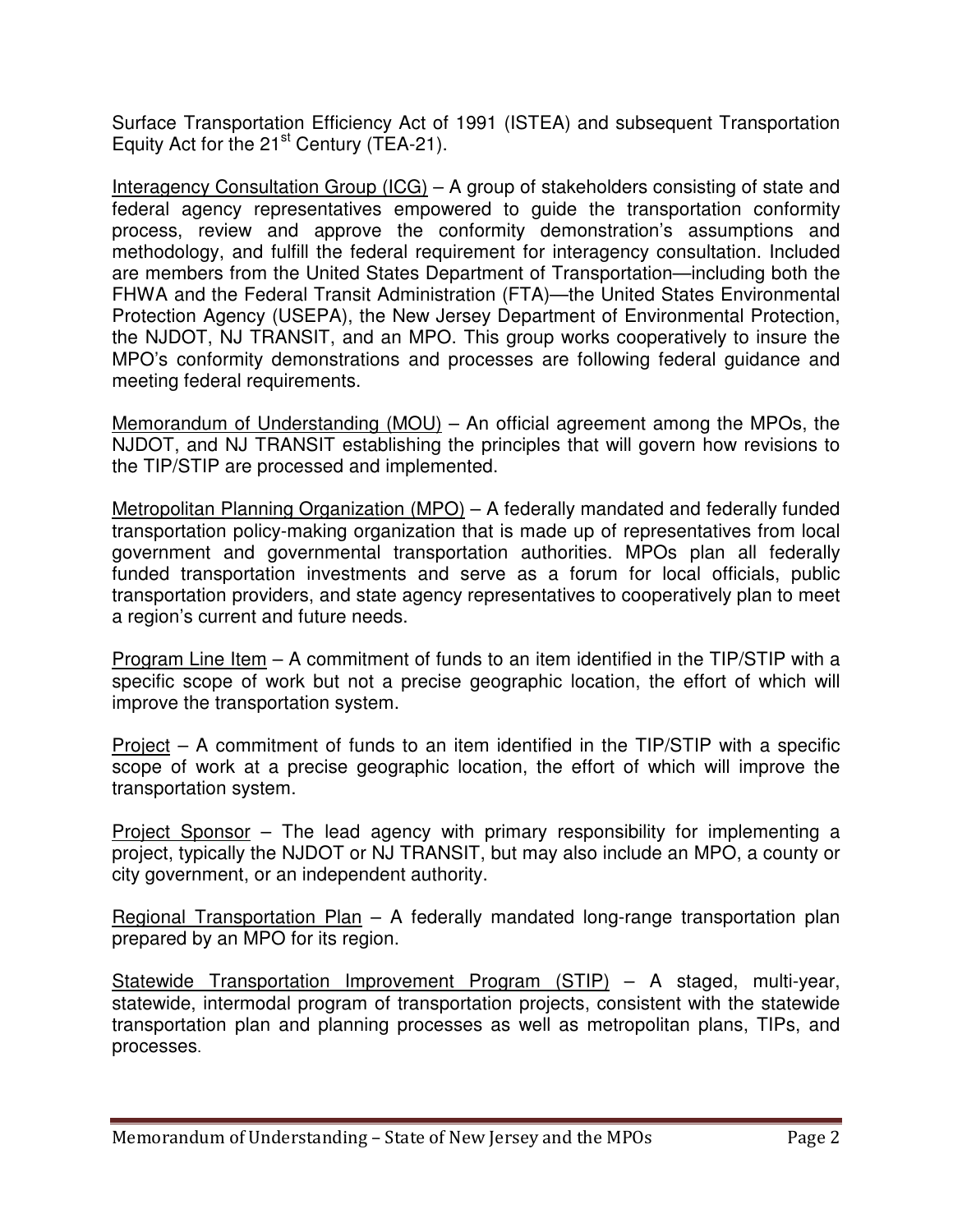Sub-region – The jurisdictions that comprise an MPO.

Transportation Improvement Program (TIP) – A document prepared by an MPO that lists projects that are drawn from the Regional Transportation Plan and are to be funded with FHWA/FTA funds for a multi-year period, as well as all regionally significant projects regardless of funding source.

Unobligated Prior Year Balance – The portion of the funds authorized by a federal agency that has not been obligated by the grantee and is determined by deducting the cumulative obligations from the cumulative funds authorized.

## **AGREEMENT**

In adopting a TIP, the parties to this MOU (DVRPC, NJTPA, SJTPO, the NJDOT, and NJ TRANSIT) agree to a shared set of capital investments that implement each of the MPO's Regional Transportation Plans. After approval of the TIPs by the MPOs and the Governor of the State of New Jersey or the New Jersey Commissioner of Transportation, if so designated, each of the three TIPs for New Jersey is consolidated without revision into the New Jersey STIP, pursuant to 23 U.S.C. § 135 (Statewide Transportation Planning). The New Jersey STIP is submitted to the FHWA and the FTA for joint approval. The approved STIP serves as the reference document required under federal regulations (23 CFR § 450.216) for use by the FHWA and the FTA in approving the expenditure of federal funds for transportation projects in New Jersey.

The Federal Statewide and Metropolitan Planning regulations contained in 23 CFR Part 450 govern the development of individual MPO TIPs, the STIP, and the process for revisions of these documents. 23 CFR § 450.326 permits the use of expedited procedures to revise the TIP/STIP, as agreed to by the cooperating parties consistent with federal regulations for TIP/STIP development and approval. This MOU shall in its entirety constitute such agreement.

The parties agree to demonstrate Fiscal Constraint for all amendments and modifications to a TIP/STIP pursuant to 23 CFR Part 450 and 49 CFR Part 613 and to identify all projects involved in such revisions on a Fiscal Constraint chart to be developed by each party. The parties agree to provide the information via e-STIP. These confines apply to statewide projects and Program Line Items as well as regional and local projects.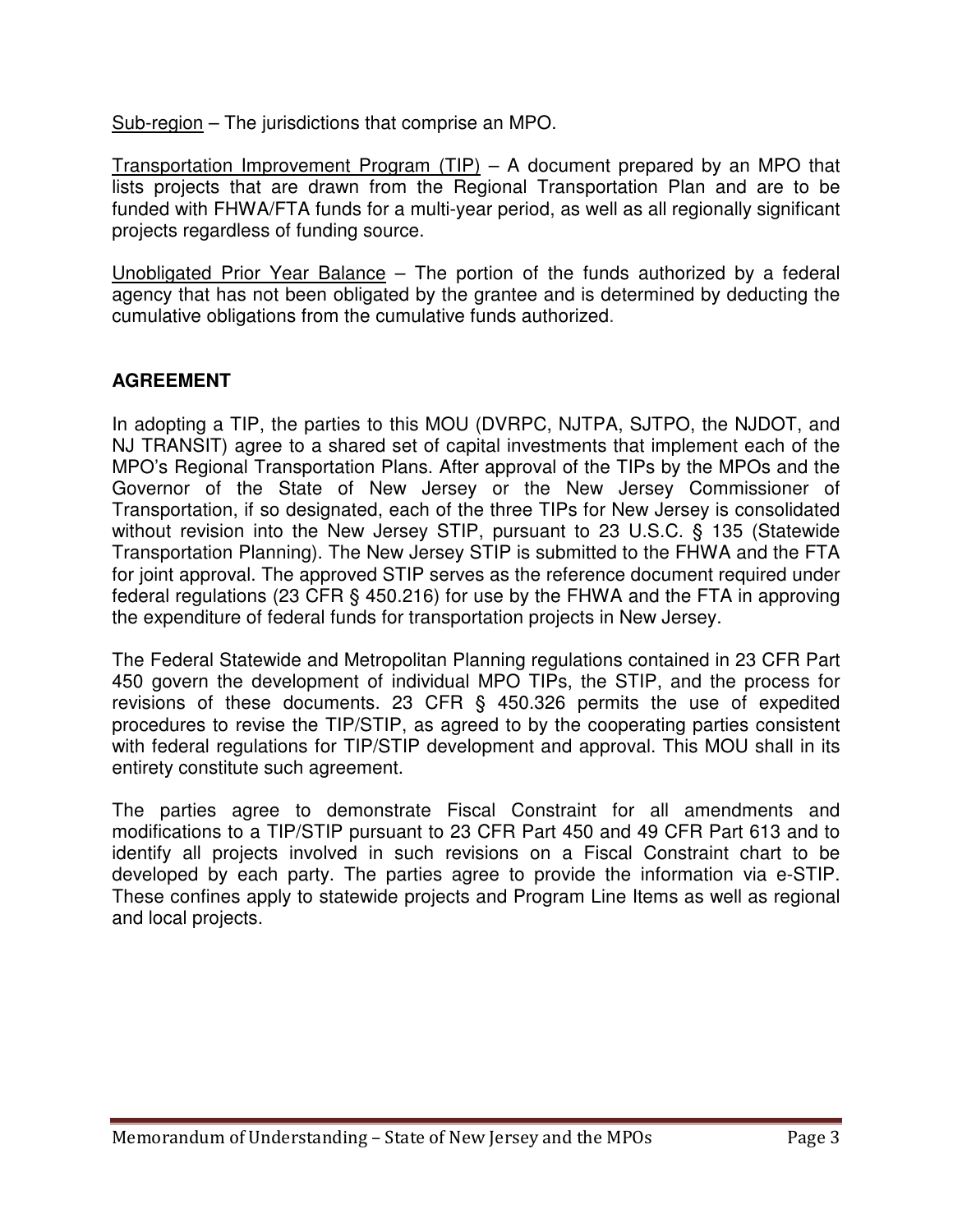## **A. AMENDMENTS**

The parties agree that a TIP/STIP amendment shall be required under the following circumstances. There are two classes of amendments:

## **1. Major Amendment**

Any TIP/STIP action which affects air quality conformity and would require a new regional conformity determination is a Major Amendment. This type of amendment requires the approval of the FHWA and the FTA. The MPO, in consultation with the ICG as necessary, will determine if the change to or addition of a project would:

- a) Add a new project that is non-exempt from conformity analysis as per the Transportation Conformity Rule (40 CFR §§ 93.126 and 93.127) (unless it is deemed "Not Regionally Significant (NRS)" or can be subject to a project level analysis that would not change the conformity finding);
- b) Change the project scope so that it becomes non-exempt from conformity analysis as per the Transportation Conformity Rule (40 CFR §§ 93.126 and 93.127); or
- c) Change the project completion date such that it would change the conformity analysis year.

If the MPO determines that any of these conditions exists, then the change qualifies as a Major Amendment. If none of these conditions exists then the change qualifies as either a Minor Amendment or Modification.

#### **2. Minor Amendment**

Any TIP/STIP amendment which does not affect air quality conformity and does not require a new regional conformity determination may be a Minor Amendment or Modification. A Minor Amendment, like a Major Amendment, requires the approval of the FHWA and the FTA. The parties agree that, provided the TIP/STIP action is not a Major Amendment, it is a Minor Amendment under any of the following circumstances:

- a) When there is an addition of a new project or program into the TIP/STIP that uses federal funds or unobligated prior year balances;
- b) When there is a deletion of a project or program from the TIP/STIP that uses federal funds in its entirety from the TIP/STIP;
- c) When there is an addition of a development phase to a project that results in moving all major phases of work (e.g., Construction and Right-of-Way for the NJDOT) out of the TIP/STIP;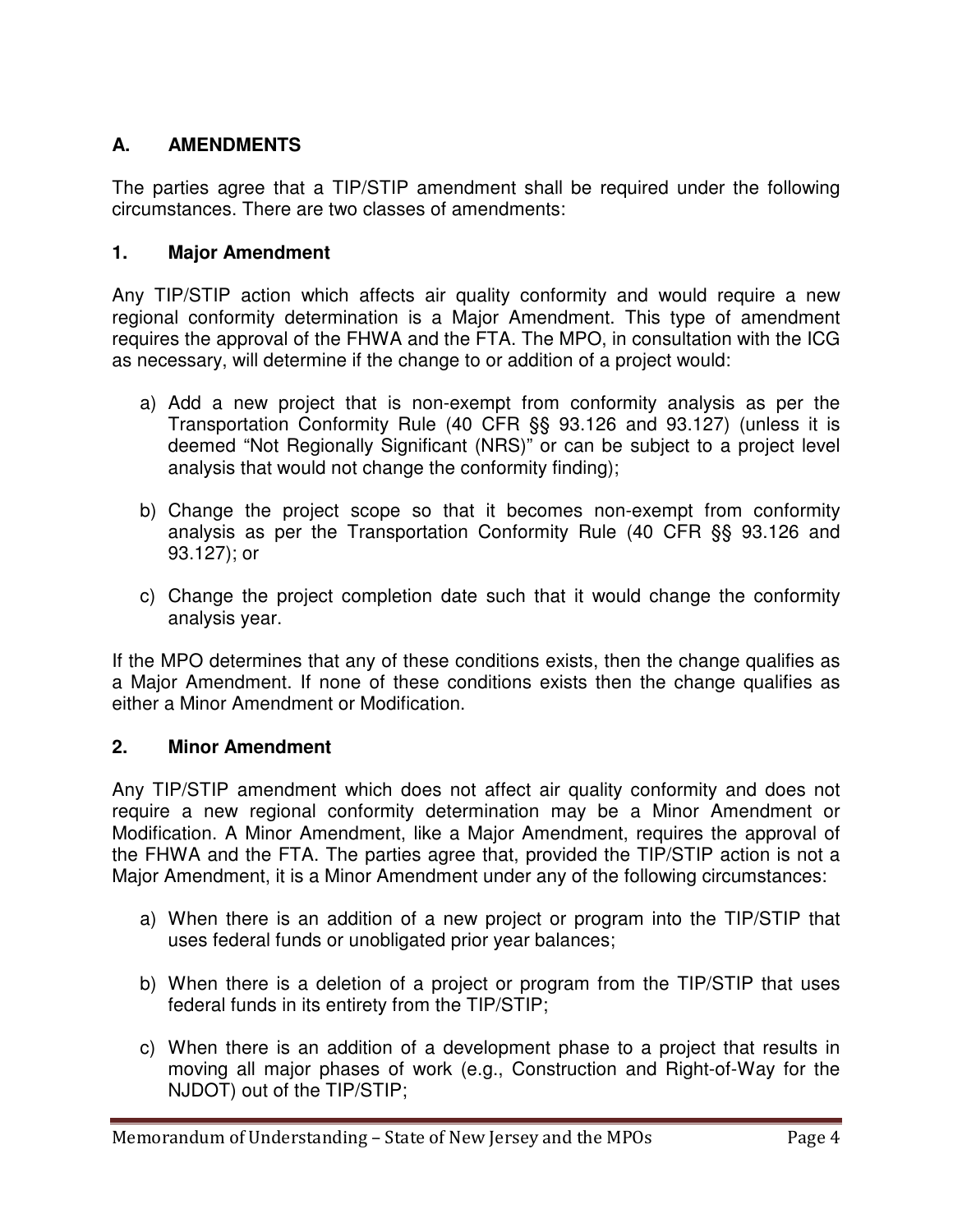- d) When there is a funding source change for a project in the TIP/STIP from the use of non-federal funds to the use of federal funds;
- e) When there is a swap of FHWA or FTA funds in exchange for a commensurate amount of non-federal funding between the NJDOT and NJ TRANSIT; or
- f) When any phase of work of a project has a cost increase of more than \$15,000,000.

If none of these conditions exist, and the action does not affect conformity, then the change qualifies as a Modification and section B applies.

#### **3. Procedures**

Whenever any circumstance requiring a Major or Minor Amendment occurs, the Project Sponsor shall give the MPO (whose TIP the revision affects) sufficient notice (as defined by the MPO) to acquire the necessary technical and policy level approvals. The Project Sponsor shall provide documentation with a clear explanation justifying the amendment. The Project Sponsor shall also provide the necessary project data required for the TIP/STIP listing including the funding source(s), how Fiscal Constraint shall be maintained, and sufficient descriptive information for a conformity and/or congestion management process (CMP) determination, if required.

The MPO, in consultation with the ICG, shall determine if the proposed amendment requires a new TIP/State Implementation Plan (SIP) conformity determination. If the project is exempt under the USEPA Air Quality Conformity Rule (40 CFR Parts 51 and 93), no such determination by the MPO shall be required and this MOU's procedures pertaining to Minor Amendments shall apply. If the project is not exempt, the MPO shall determine through consultation with the ICG whether a new TIP/SIP air quality conformity determination will be required and request that the ICG determine whether a project is NRS. The Project Sponsor shall provide information on the project design and scope to enable the MPO to code the travel networks for the regional emissions analysis. Upon receipt of the project design and scope information, the MPO shall conduct the regional emissions analysis.

For amendments requiring a new MPO conformity determination, the NJDOT shall forward the conformity determination for its projects to the FHWA and the FTA and apply for a joint conformity finding to be made by the FHWA and the FTA after consultation with the USEPA. Following FHWA/FTA approval, the NJDOT will notify the MPO of the approval. NJ TRANSIT shall follow the same procedures for its projects and programs.

Amendments to the TIP/STIP require public review according to their classification as Major or Minor. Major Amendments must have a 30-day public comment period as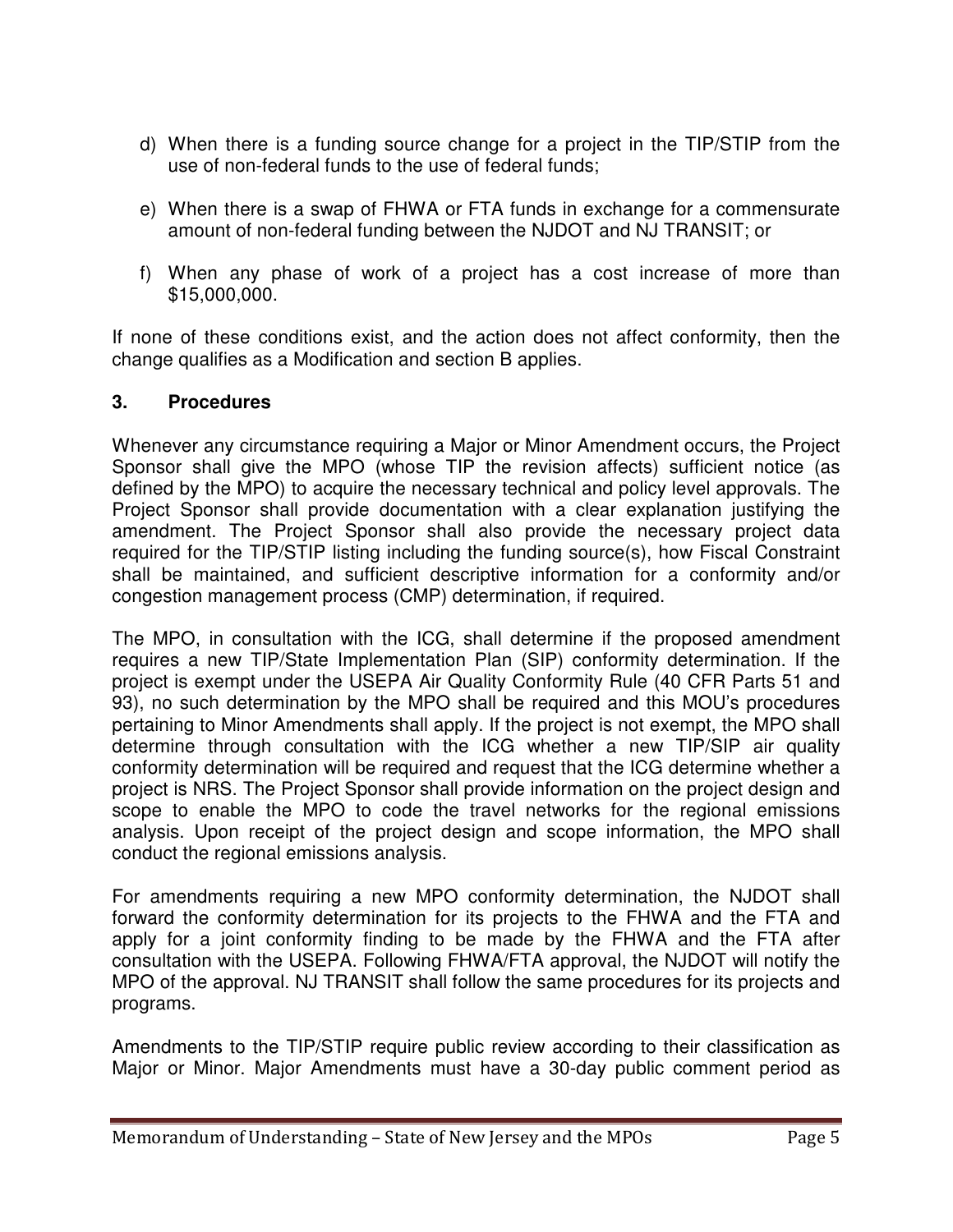delineated by the MPO. Minor Amendments must comply with the MPO public policy document but do not require a 30-day review period.

Following amendment approval by the MPO Board, the MPO shall forward to the NJDOT or NJ TRANSIT via e-STIP a completed package containing the following documents: (a) a document acknowledging Board approval, requesting approval from the FHWA or the FTA for the amendment and providing assurance of all necessary compliance (i.e., adherence to public participation, congestion management, conformity and Fiscal Constraint requirements); (b) the TIP Modification Request Form (which states the type of project change, the action taken and the reason for the action); and (c) the revised TIP/STIP page(s). Upon receipt of this approval package from the MPO the NJDOT shall submit the STIP amendment via e-STIP to the FHWA for review and approval. NJ TRANSIT shall submit the STIP amendment via e-STIP to the FTA for review and approval.

## **B. MODIFICATIONS**

The parties agree that all changes to the TIP/STIP that are not amendments as described above shall be considered modifications (of which there are three classes as defined below).

#### **1. Modifications Not Requiring Further MPO Action Beyond This MOU (Informational Modifications)**

The parties agree that changes to the TIP/STIP under the following circumstances do not require further MPO action and are referred to as Informational Modifications:

- a) When the cost of a Concept Development or Preliminary Engineering phase of work of a project increases by an amount less than or equal to \$500,000.
- b) When the cost of a Final Design, Right-of-Way, or Utility phase of work of a project increases by an amount less than or equal to \$1,000,000.
- c) When the cost of a Construction phase of work of a project increases by an amount less than or equal to \$5,000,000.
- d) When the cost of a Program Line Item increases by an amount less than or equal to \$5,000,000.
- e) When there is additional cost for incidental right-of-way. Incidental right-of-way is the purchase of real property or a property interest (e.g., an easement) for an amount less than or equal to \$250,000 that shall not involve the taking of residential or business structure(s) or environmentally sensitive property. The parties agree that if a project is listed in an approved TIP/STIP for a Final Design or Construction phase of work and an incidental right-of-way need is discovered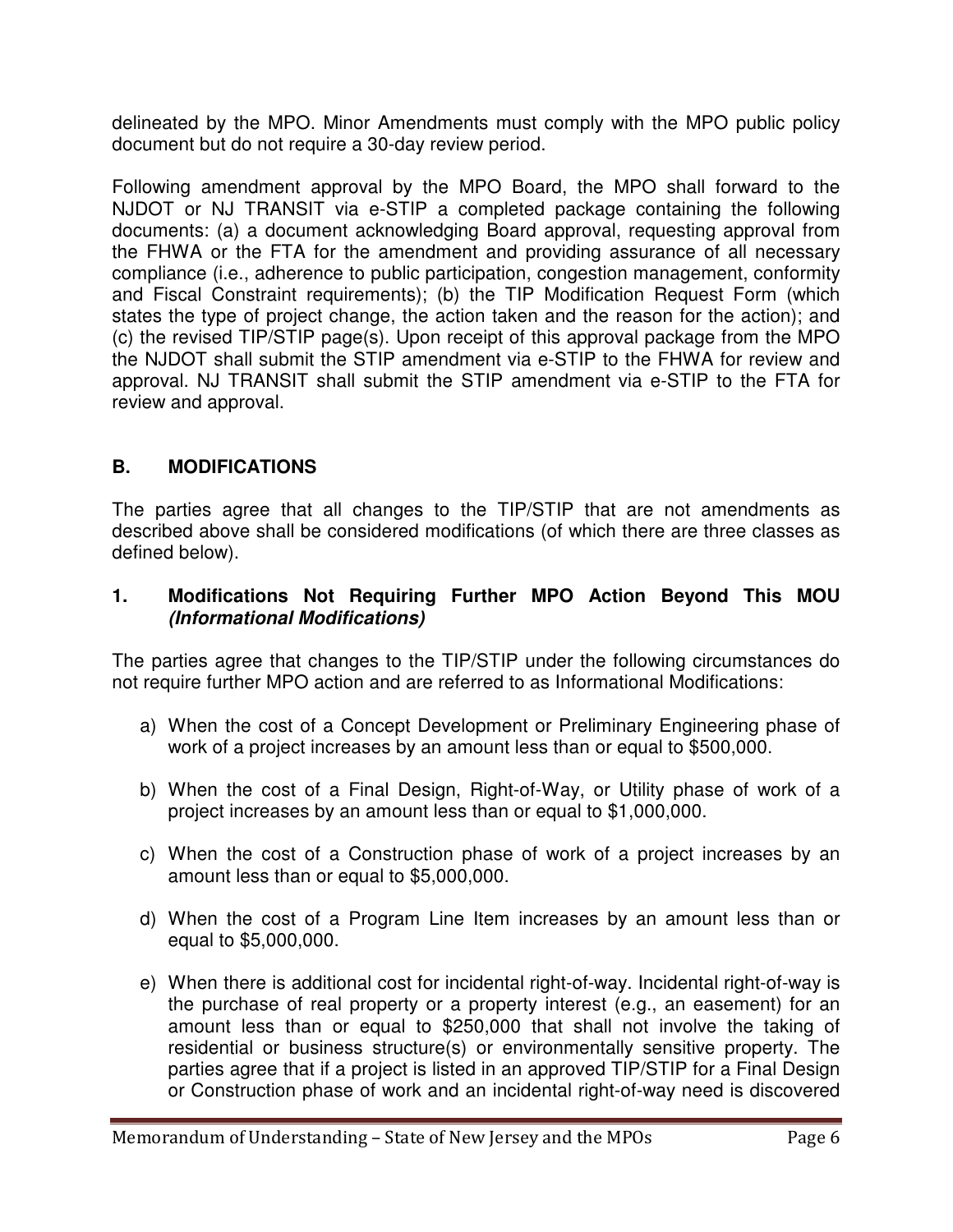during the Final Design phase, the right-of-way purchase may be authorized and funded as part of the Final Design or Construction phase of work of the project without modifying the TIP/STIP.

- f) When either the NJDOT or NJ TRANSIT deems it appropriate to shift funding between interchangeable federal funding sources, to change the federal or state funding mix of a project and/or to introduce state funds to a project
- g) When the NJDOT and NJ TRANSIT modify and use statewide Program Line Item funds throughout the State. Both agencies shall list these items, broken out by MPO, wherever appropriate. The amount of funds authorized within each program by the MPO(s) shall be included in a written notice submitted to the MPO(s) and in the updated e-STIP report available to the MPO(s).
- h) When the Project Sponsor can apply federal Advance Construction procedures to a project in the TIP/STIP, provided the federal funding is shown for the project in the TIP/STIP.
- i) When correcting technical information (including non-material changes to any text of the TIP/STIP, typographical errors, misspellings, and coding corrections).

#### **2. Modifications That May Be Approved by Administrative Action (Administrative Modifications)**

The parties agree that, under the following circumstances, changes to the TIP/STIP may be handled by the Executive Director of the MPO as Administrative Modifications. In each case, the Executive Director of the MPO upon consultation with the affected sub-regions may approve the action administratively.

- a) When the cost of a Concept Development or Preliminary Engineering phase of work of a project increases by an amount more than \$500,000 but less than or equal to \$1,000,000.
- b) When the cost of a Final Design, Right-of-Way, or Utility phase of work of a project increases by an amount more than \$1,000,000 but less than or equal to \$4,000,000.
- c) When the cost of a Construction phase of work of a project increases by an amount more than \$5,000,000 but less than or equal to \$7,500,000.
- d) When the cost of a Program Line Item increases by an amount more than \$5,000,000 but less than or equal to \$10,000,000.
- e) When a phase of work of a project is moved among the constrained years of the TIP/STIP.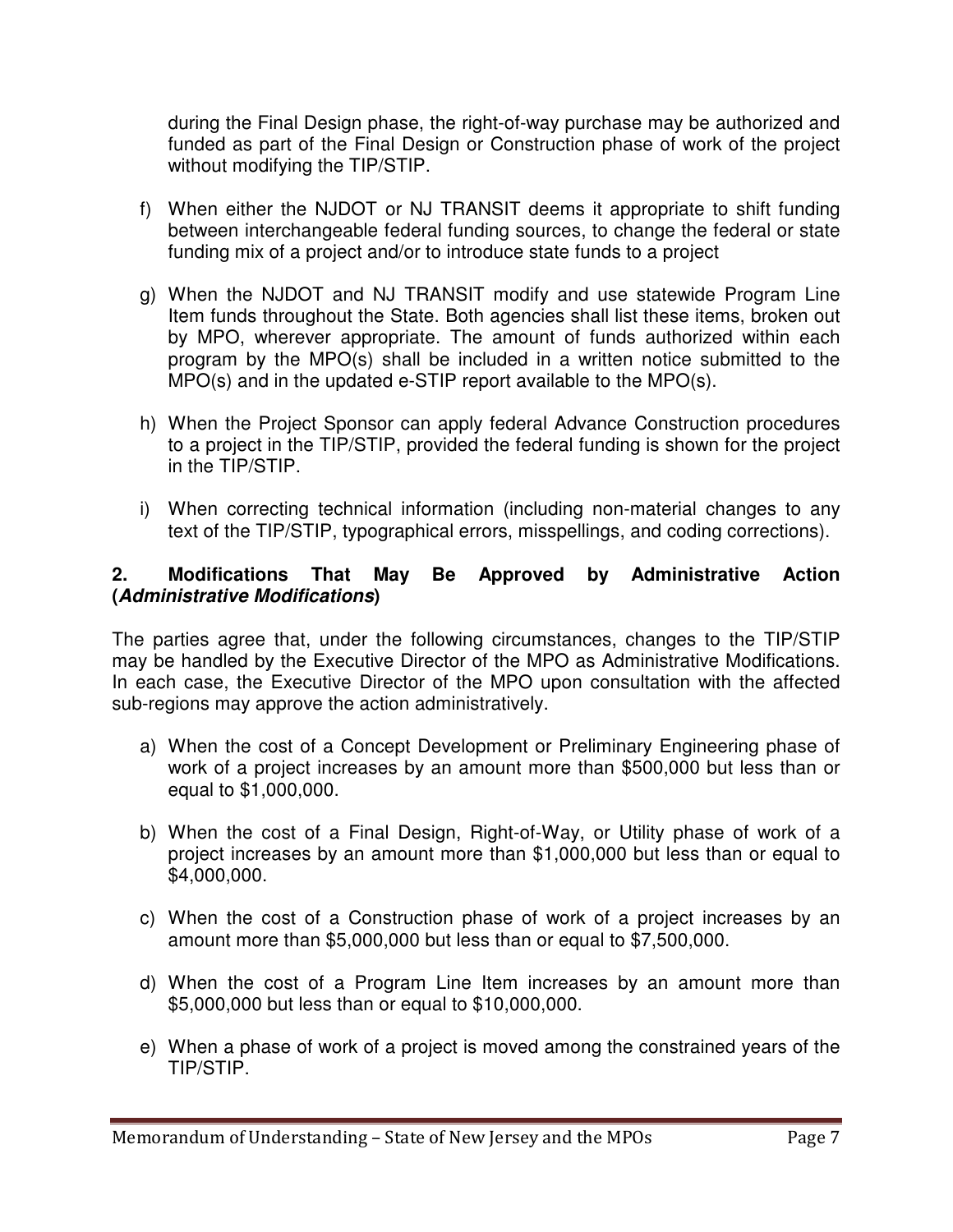- f) When a major phase of work is added to or deleted from the current year of the TIP/STIP and the overall project schedule is not adversely affected (i.e., the Construction phase of work of a project is not delayed).
- g) When the Project Sponsor chooses to apply federal Advance Construction procedures to a project listed in the current year of the TIP/STIP for which federal funding has not been provided in any future year.
- h) When changing a federally funded, NRS project to non-federal funding.
- i) When the project experiences an excessive bid overrun subject to a 30-day acceptance by the NJDOT. An excessive bid overrun occurs when the following conditions are met:
	- 1) When the scope of the project has not expanded from that anticipated in the TIP/STIP;
	- 2) When the final estimated cost in the Plans, Specification and Estimate (PS&E) package agrees with the TIP/STIP programmed amount or is within the threshold permitted for a Construction phase of work by administrative action, as per section B.2.(c); and
	- 3) When the NJDOT has received written concurrence from the FHWA that the bid would otherwise be acceptable.
- j) When federal unobligated prior year balances are added to a federally-funded project or program.
- k) When other modifications, not defined in this sub-section, are identified as an administrative action.
- l) When the Executive Director of the MPO determines that administrative action is appropriate.

## **3. Modifications Requiring Committee Action (Committee Modifications)**

The parties agree that the following circumstances require action by the MPO at the Committee level. Additionally the Executive Director of the MPO can determine at any time that Board action is necessary.

- a) When the cost of a Concept Development or Preliminary Engineering phase of work of a project increases by more than \$1,000,000.
- b) When the cost of a Final Design, Right-of-Way, or Utility phase of work of a project increases by more than \$4,000,000.
- c) When the cost of a Construction phase of work of a project increases by more than \$7,500,000 but not more than \$15,000,000.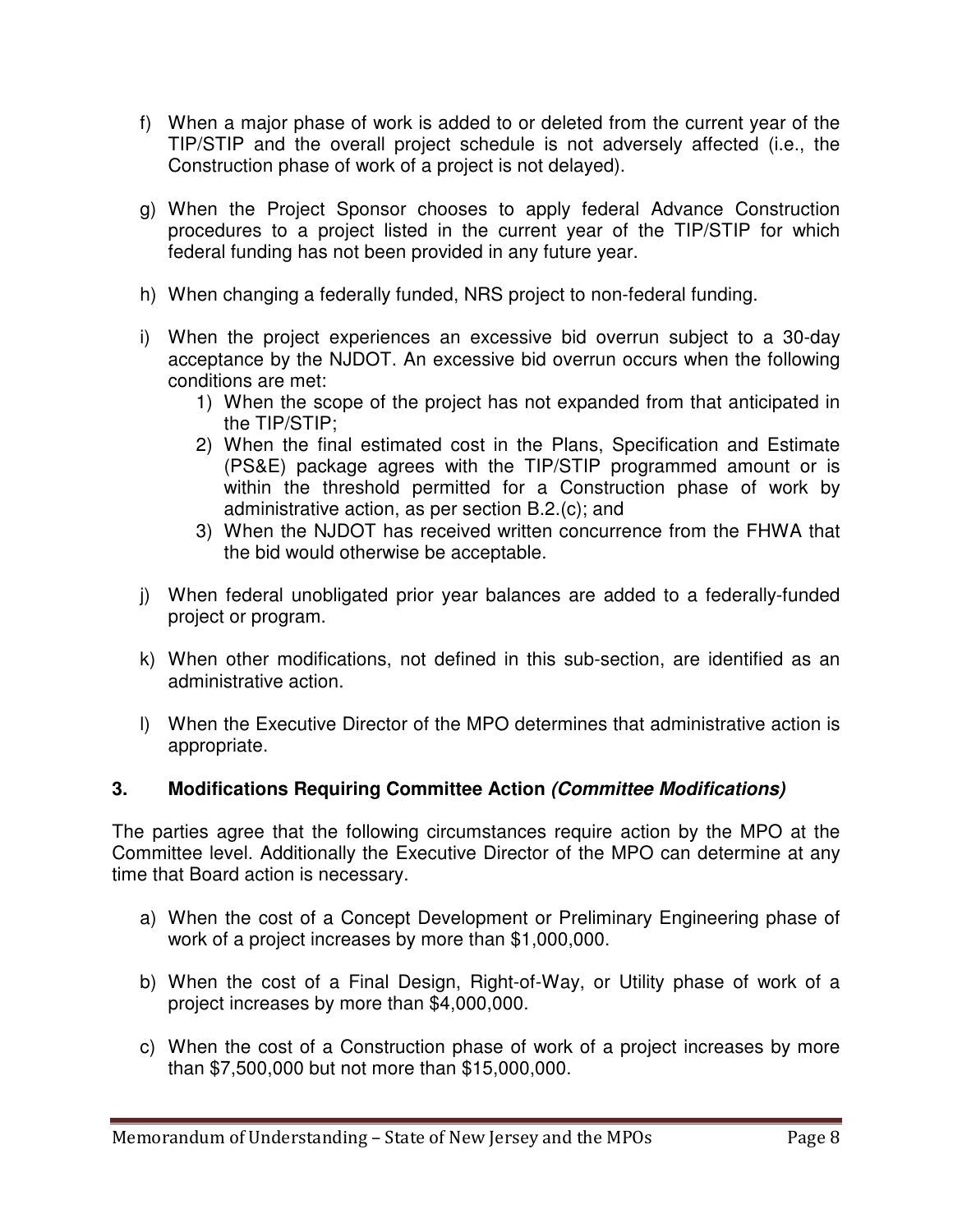- d) When the cost of a Program Line Item increases by more than \$10,000,000.
- e) When breaking out a new Project from the MPO's Local CMAQ Initiatives Line Item. The act of flexing those CMAQ funds to FTA for breakout Projects from the Local CMAQ Initiatives Line Item and listing them in the transit program does not require processing of an additional Project action.
- f) When the Executive Director of the MPO determines that Committee action is appropriate.

## **4. Procedures**

TIP/STIP modifications shall be processed via e-STIP with a completed package containing the following documents: (a) a document acknowledging Board approval, requesting approval from the FHWA or the FTA for the amendment and providing assurance of all necessary compliance (i.e., adherence to public participation, congestion management, conformity and Fiscal Constraint requirements); (b) the TIP Modification Request Form (which states the type of project change, the action taken and the reason for the action); and (c) the revised TIP/STIP page(s). Upon receipt of this approval package from the MPO the NJDOT shall submit the STIP amendment via e-STIP to the FHWA for concurrence. NJ TRANSIT shall submit the STIP amendment via e-STIP to the FTA for concurrence.

## **C. FISCAL CONSTRAINT BANK**

The federal statewide and metropolitan planning rules (23 CFR Part 450 and 49 CFR Part 613) stipulate that each year of the TIP/STIP must be fiscally constrained to available resources. The parties agree to manage the demonstration of Fiscal Constraint for amendments and modifications through the establishment of a "Fiscal Constraint Bank" for each MPO and NJ TRANSIT, plus four Fiscal Constraint Banks for NJDOT (one for statewide projects and programs and one for each of the three MPO regions). Fiscal Constraint for amendments and modifications may be demonstrated by using available balances in a Fiscal Constraint Bank.

## **1. Addition of Funds**

Funds may be added to a Fiscal Constraint Bank for a given year through any of the following means:

- a) De-obligation of funds from projects that were authorized under prior TIP/STIPs.
- b) Excess funds available from low bids or awards on current projects.
- c) Deletions of projects from the current four-year TIP/STIP.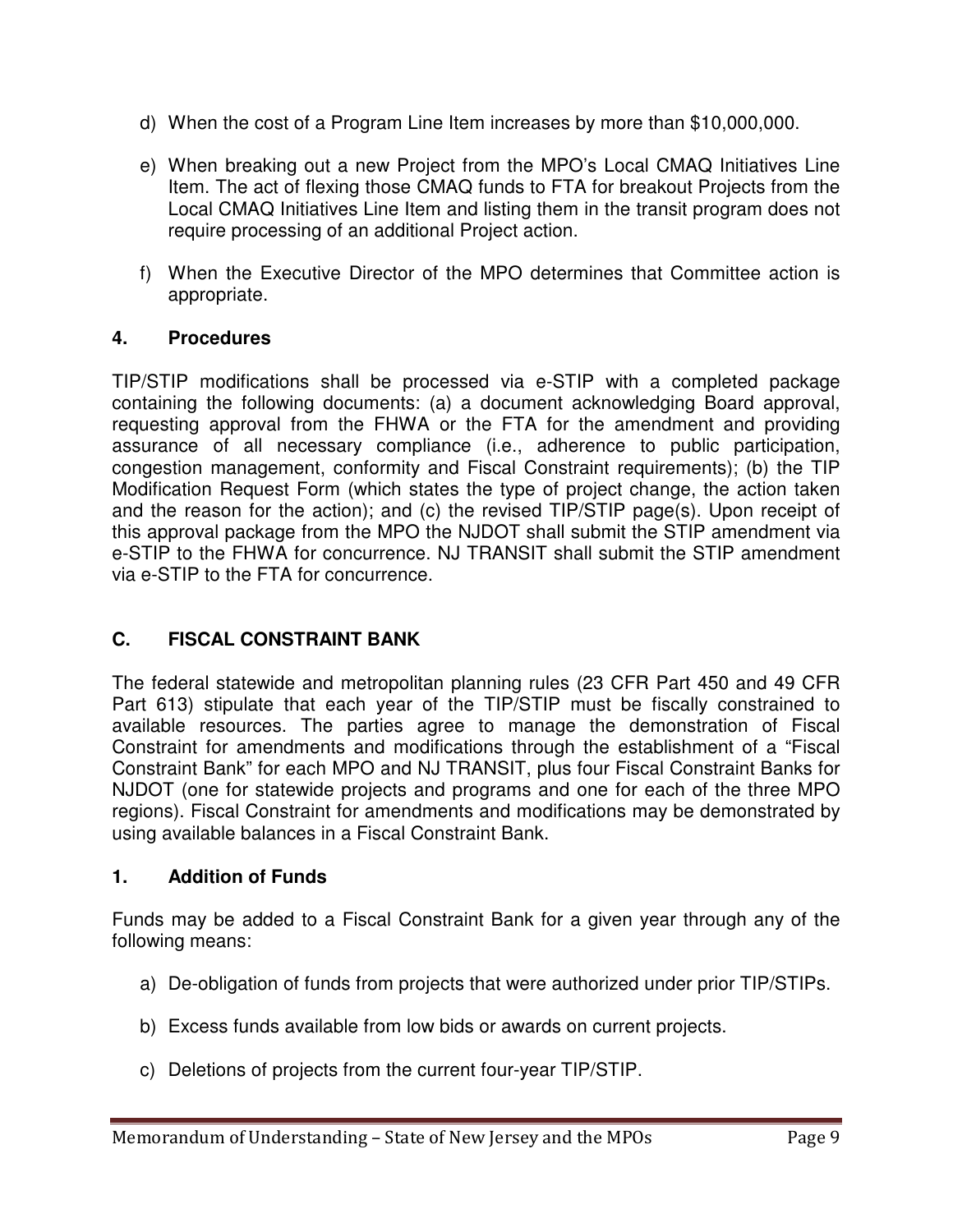- d) Modification to the current constrained TIP/STIP which results in a net decrease to the cost of project(s) in a given year.
- e) Modification to the current constrained TIP/STIP which moves a phase of work of a project from that year to another year in the constrained TIP/STIP or to a year beyond the current constrained TIP/STIP period.
- f) Additional appropriations.

In addition, federal obligation authority may be transferred from one Fiscal Constraint Bank to another Fiscal Constraint Bank at the transferring party's discretion and only when such obligation authority is available and necessary for the receiving party's projects.

#### **2. Procedures**

The NJDOT shall provide to the MPOs, via e-STIP and other formats as needed to provide sufficient information for MPO purposes, reports listing programmed projects by fund source and MPO region that have not been obligated during the current federal fiscal year. MPO action (as per section A., B.2., or B.3.) may be required for such projects for which it is determined funds will not be obligated in the current federal fiscal year. The unobligated funds may be used for subsequent amendments or modifications to address Fiscal Constraint within the MPO.

The parties agree that in accounting for Fiscal Constraint when making TIP/STIP amendments (as per section A.) or modifications (as per section B.2. or B.3.), the net result for the first fiscal year must be that the Fiscal Constraint Bank has a zero or positive balance and that the net result for the constrained TIP/STIP period must also be a zero or positive balance. This will allow for temporary imbalances in the second, third, and fourth years, but will still maintain the overall Fiscal Constraint of the TIP/STIP.

If there are no outstanding balances in the Fiscal Constraint Bank, the parties shall demonstrate Fiscal Constraint for each amendment and modification. Fiscal Constraint by year shall be demonstrated by the parties through such other amendments and/or modifications as may be necessary.

The parties agree that the NJDOT shall apply these same procedures to the statewide program Fiscal Constraint Bank. NJ TRANSIT shall apply similar procedures to its Fiscal Constraint Bank.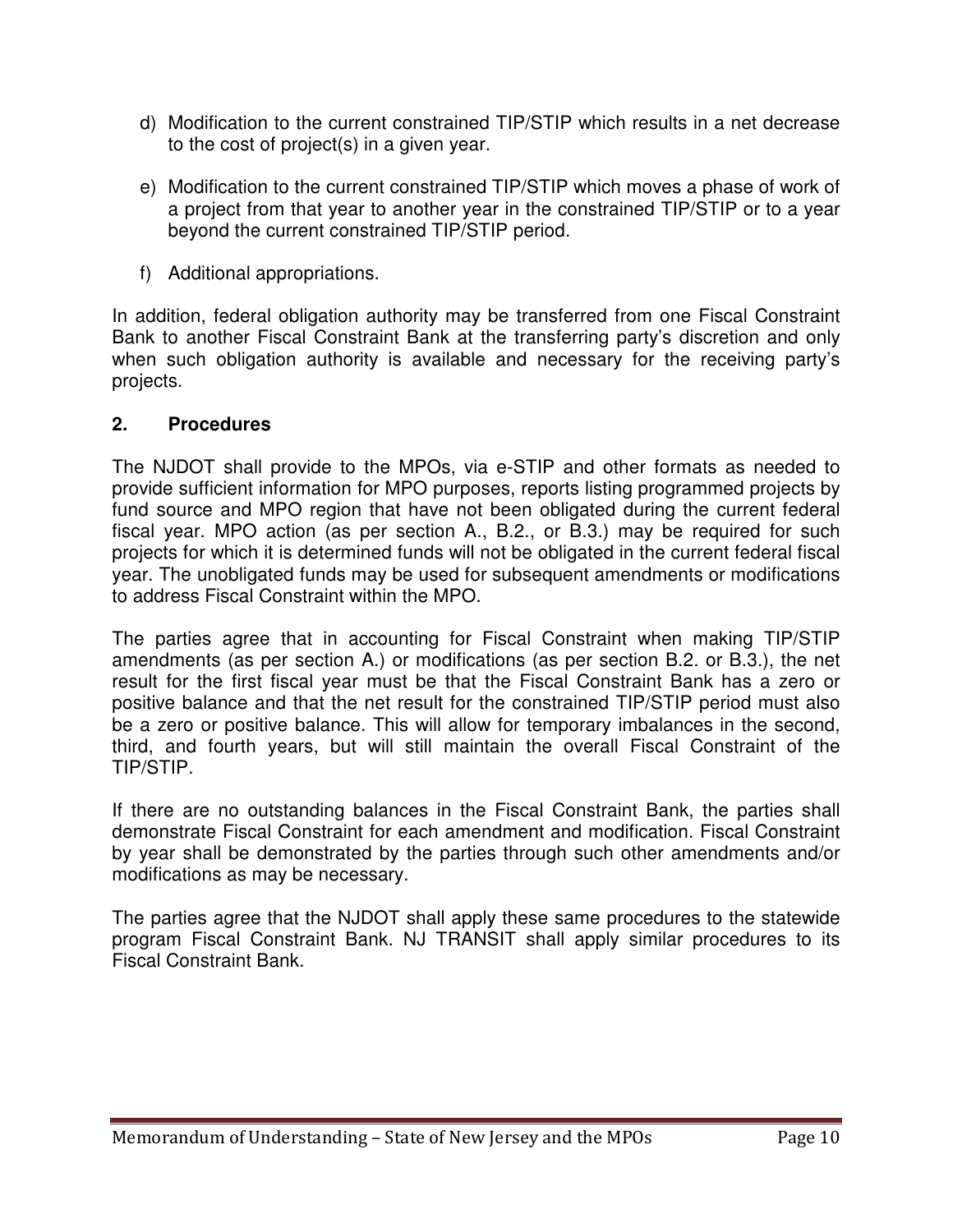## **D. PUBLIC PARTICIPATION**

The MPO shall follow its adopted public participation procedures for amendments, modifications and conformity determinations to provide the appropriate level of public involvement prior to the MPO Committee or Board taking action. The parties agree that the MPO public participation procedures shall also serve as the public participation procedures for the STIP. The NJDOT shall provide access to public participation by linking to the MPO's website sites via e-STIP. The MPO shall state in notices to the public that comments received on the proposed action to the TIP are comments on the same action to the STIP.

## **E. PROJECT REPORTING**

The NJDOT and NJ TRANSIT agree to provide information on the TIP/STIP and project status to the MPOs. The NJDOT maintains a Project Reporting System (PRS). Projectspecific information from the PRS including schedule dates, authorization dates, project costs, and pertinent issues are available to the MPOs on-line. It will be the NJDOT's responsibility to keep the information in the PRS current. It will be the responsibility of the MPOs to reformat the data into reports they deem usable.

The NJDOT Division of Capital Program Management will be the clearinghouse for additional information related to MPO project inquiries. The NJDOT shall respond to all MPO inquiries within seven (7) business days. The NJDOT Office of Community Relations will be the clearinghouse for project inquiries from local elected officials.

NJ TRANSIT is required to submit Progress Reports to the FTA on a quarterly basis. These reports will continue to be shared with the MPOs in a database format. NJ TRANSIT shall respond to all MPO inquiries within seven (7) business days.

The MPOs may request meetings for projects with critical issues at any time. Invited attendees may include local elected officials and staff, MPO staff, NJDOT and/or NJ TRANSIT project management staff, capital programming staff, and NJDOT and/or NJ TRANSIT liaison staff. The purpose of the meetings on key projects is to enhance the information flow on important projects to the community and shall supplement information provided to the MPO in the reporting requirements enumerated above.

The NJDOT and NJ TRANSIT will each produce an Annual Listing of Obligated Projects report within sixty (60) days after the close of the federal fiscal year. The report will contain all federally funded projects that were obligated during the previous federal fiscal year. The NJDOT and NJ TRANSIT reports shall be available in e-STIP. A similar listing for state funded programs and projects will be provided under separate cover.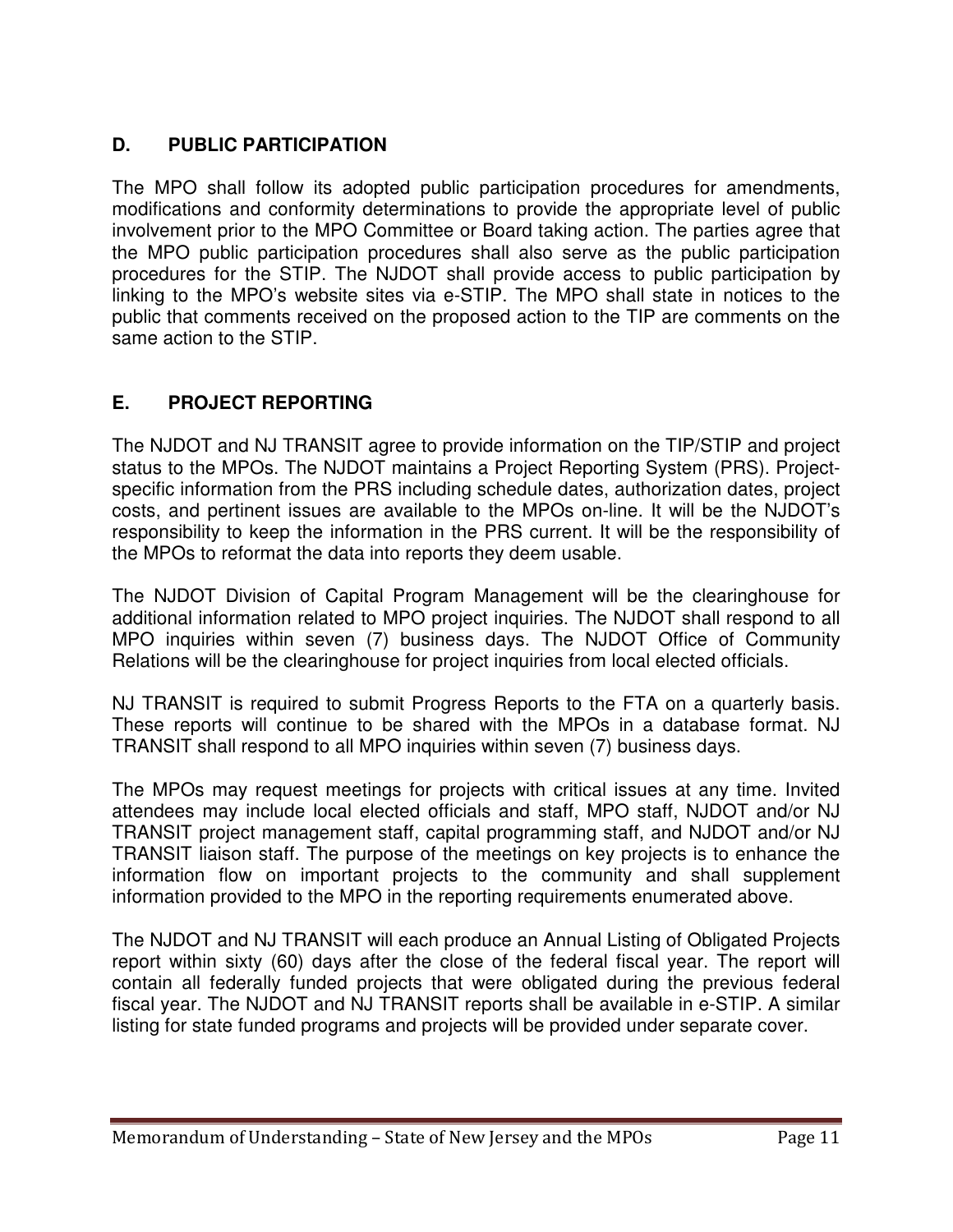## **F. DISPUTE RESOLUTION**

Any party with a dispute under this MOU shall promptly notify the involved party or parties in writing. Those parties shall then submit to non-binding informal dispute resolution and meet within fifteen (15) days. The disputing parties shall endeavor in good faith to resolve their differences within thirty (30) days after meeting, or may mutually agree to extend the time for resolution.